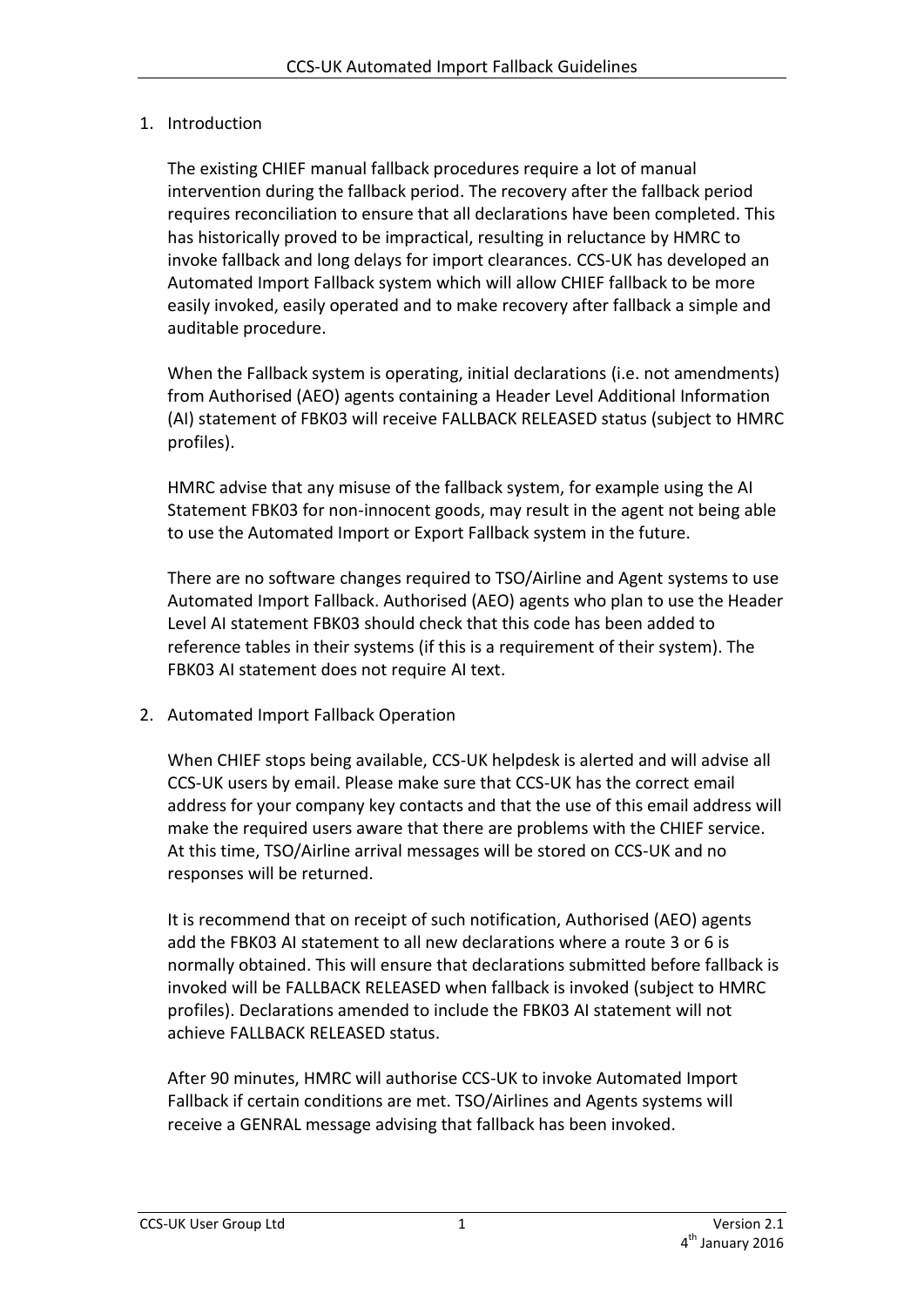When Automated Import Fallback is invoked, a GENRAL message will be sent to all TSO/Airline and Agents systems to advise users that fallback is now in operation.

## **Agents**

When fallback is invoked, all declarations which achieved Route 3 and Route 6 within 10 minutes prior to the CHIEF service not being available and which would therefore have automatically cleared, will be processed under fallback and will become FALLBACK RELEASED (subject to HMRC profiles). Declarations which had achieved Route 1 or 2 within a certain period before the CHIEF service was no longer available will also be processed under fallback and will receive FALLBACK HOLD status. This will give Agents the opportunity to request NCH to release the shipment during fallback if the document or physical check is completed during the fallback period. This will generate a FALLBACK RELEASED Customs Status message to the Transit Shed and a GENRAL message to the agent advising the FALLBACK RELEASED status.

Declarations which were submitted before fallback was invoked but were not received by CHIEF will be processed under fallback. Declarations from Authorised (AEO) agents with the FBK03 AI statement will become FALLBACK RELEASED (subject to HMRC profiles).

Authorised (AEO) agents should (continue to) identify innocent goods – i.e. those goods which will normally receive route 3 or 6. For these goods they should add a Header level AI statement – FBK03 in the *initial* declaration. CCS-UK will process such declarations and will issue a FALLBACK RELEASED status (subject to HMRC profiles) to both the Agent and the TSO/Airline.

Authorised (AEO) Agents can also submit a declaration under fallback for goods that require HMRC/BF document checks, e.g. licence or carnet, but they MUST omit the FBK03 AI Statement. These will still be processed under fallback but will receive a FALLBACK HOLD TYPE 2 status and can be released by NCH after document checks have been completed.

Note : this procedure may not be applicable during Import Fallback trials.

Agents who are not authorised (non AEOs) will receive FALLBACK HOLD status for their declarations, giving them the possibility to contact NCH with the necessary documentation to effect the release of the shipment. This will generate a FALLBACK RELEASED status message to both the Agent and TSO/Airline. Note : this procedure may not be applicable during Import Fallback trials.

## **TSO/Airlines**

During fallback, TSO/Airlines will continue to create inventory consignment records as usual. Removal requests (inter-airport, inter-shed and transhipment)